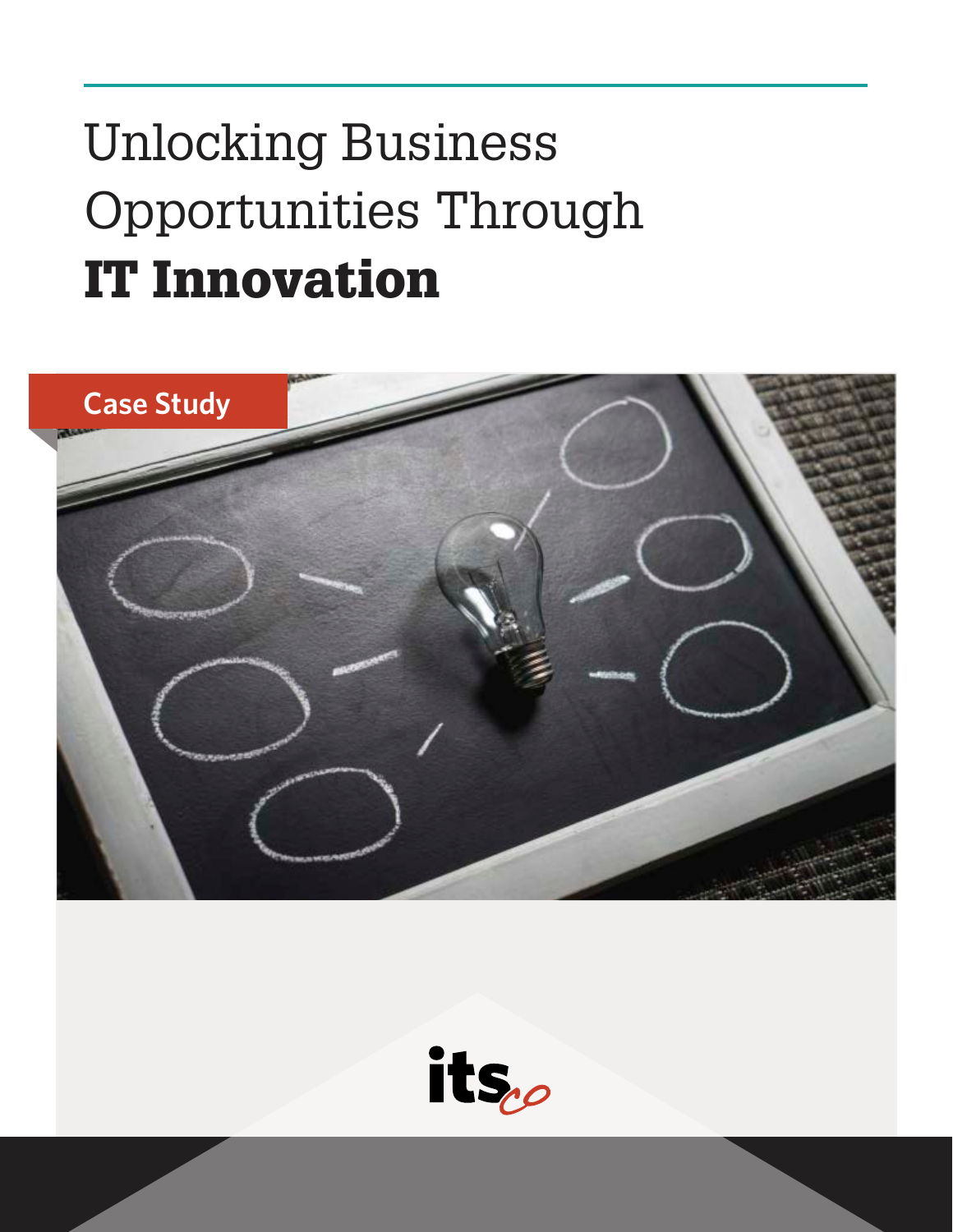#### **Overview**

Southern Rehabilitation Network (SRN), a long-time customer for whom we provide managed services, needed a major update to its computing infrastructure and cybersecurity practices to support its bid for a critical contract with the State of North Carolina.

#### **The Challenge**

Security has become an increasingly significant consideration when organizations and governments select vendors, and the State of North Carolina is no exception. The cybersecurity requirements for new contracts have become much more stringent and Southern Rehabilitation Network was justifiably concerned about meeting the standards needed to secure a new state contract that was critical to their business. They had to significantly improve their security posture and scale their computing environment quickly and effectively without overspending. Most of all, they needed to be confident that their IT vendor could design and deliver what was necessary to meet the State's requirements ontime and on-budget.

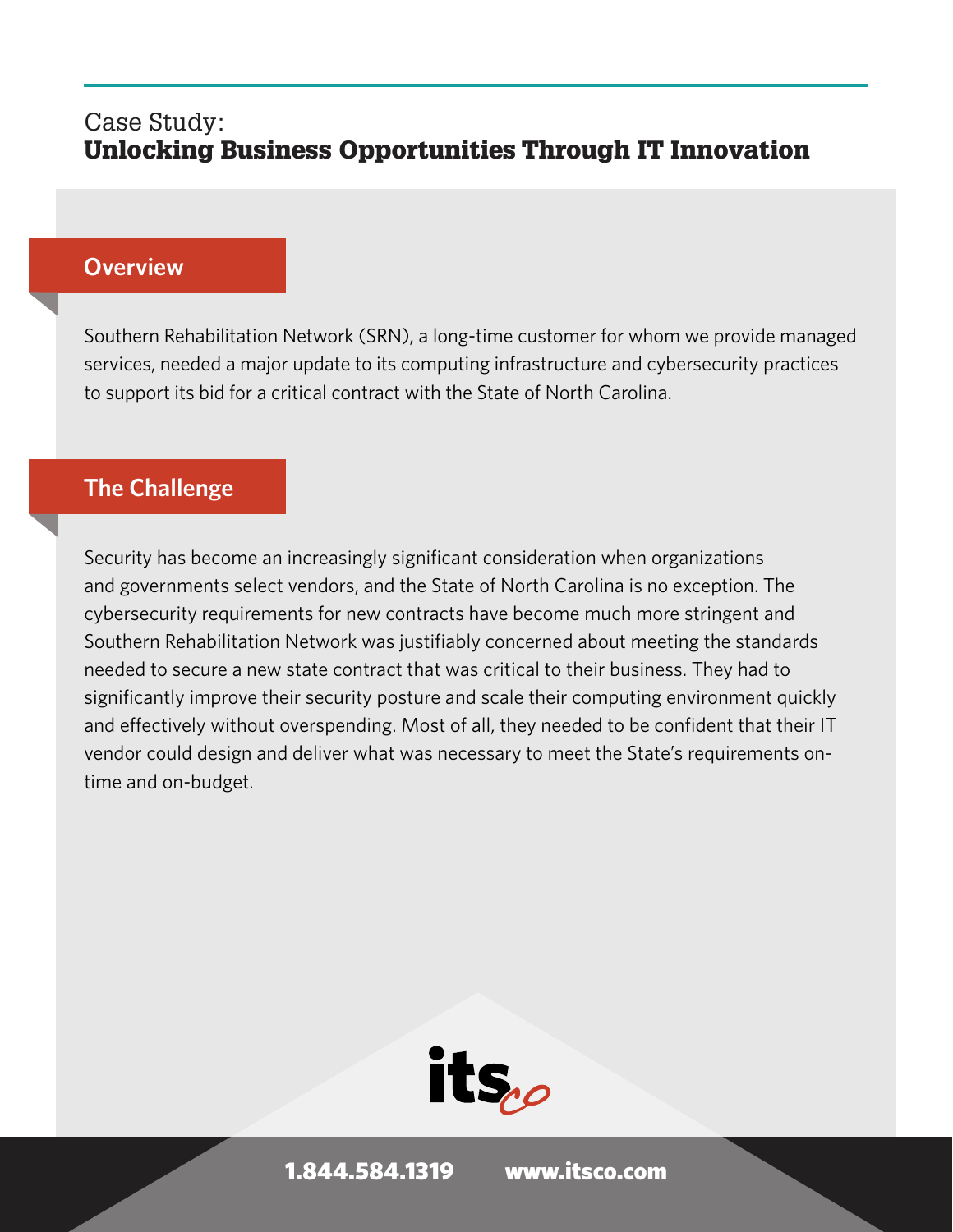### **The Solution**

SRN already had a relationship with ITSco but had never engaged us in a project of this scale before. When they approached us with this challenge, we took the time to understand the State's requirements and followed thorough with a comprehensive review of SRN's entire computing and security infrastructure. Based on this "discovery" process, we then created a project plan that included (a) what we needed to do and why, (b) a timeline for deployment and (c) a budget.

After reviewing our credentials and proposals for this effort, SRN felt comfortable that we understood the challenge and could deliver the solution they needed. Most of all, they trusted our advice and our abilities to deliver as promised.

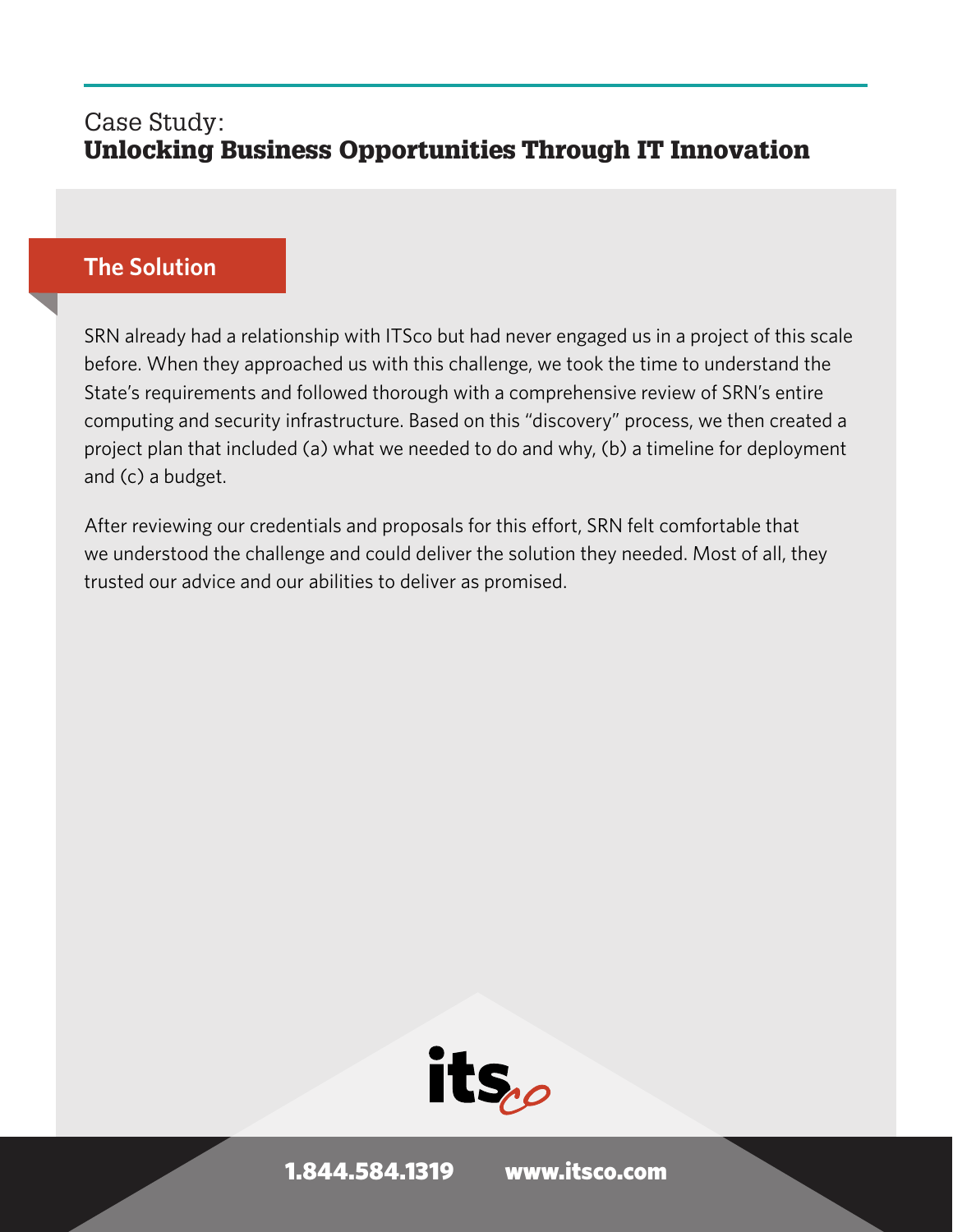## **The Results**

SRN's trust in ITSco was well-placed. The project was delivered on time and on budget. Major accomplishments include:

- Implementation of modern security policies and practices, including a Security Information Event Management system, ongoing vulnerability scanning and management, email phishing prevention, and a cybersecurity training platform
- **EXALUPD** Updating of the SRN infrastructure by replacing end-of-life hardware and migrating the core computing environment to a more modern and secure operating system
- Migration of on-premises Exchange mail system to Microsoft 365
- **EXECUTE:** Replacement of cumbersome on-premises fax server with a more reliable SaaS service
- $\gg$  Design and implementation of a disaster recovery solution for critical business applications
- Replacement of an older, local backup system with a robust hybrid cloud service
- Implementation of additional processes and controls to achieve SOC2 Type 2 certification to meet specific state government security requirements.

As a result of these efforts, SRN was able to meet its **primary business objective** of successfully securing a new state contract.